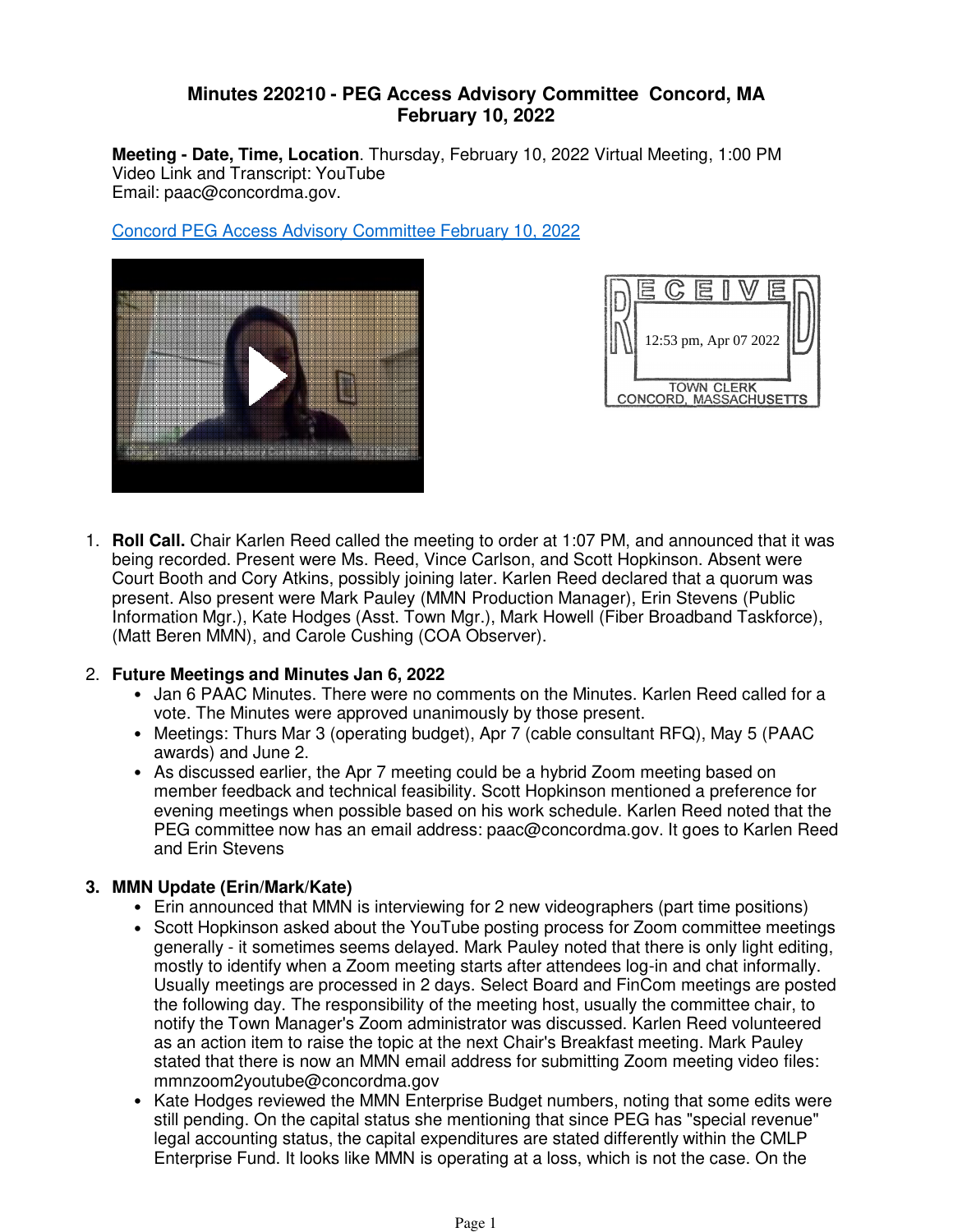operating revenue side, projections are estimated conservatively at just under \$400,000. Variables here include Comcast payments (which have been declining slowly for several years), an item for the Comcast contract renewal consultant, and possible expanded service requests from Carlisle.

- Mark Howell asked about the reasoning behind the 1.5% Payment In Lieu of Franchise (PILOF). Kate sketched the general history of CCTV/MMN. Following the 2017 founding of MMN, the former Town Manager, along with Town advisors estimated the impact of declining Comcast revenue on the future of MMN. Early estimates of a 24 month 3% decline gradually dropped to 1.5% when MMN expenses were analyzed in detail, particularly when staff salaries were aligned with Town salary norms. All PAAC committee members and Mark Howell agreed that the review process had been open, and that there was no immediate threat to MMN stability. However, because of the impact of Covid-19, the press for fiber completion, and the general passage of time, all agreed with Kate that it was timely to consider a general review by PAAC and possibly the Select Board. Karlen Reed stated that she would put it on the agenda for the next meeting when Court Booth and Cory Atkins could also weigh in.
- On Capital budgeting vs operations, Karlen Reed asked about pending equipment needs for the schools, particularly Ripley, and the Harvey Wheeler Council on Aging. Kate said that the post-pandemic Ripley review was still pending. On Harvey Wheeler there are plans to upgrade room(s) there for general committee meeting space as well as the activities of COA. In the case of COA this will also include ADA upgrades from the Town budget rather than the PEG budget. Karlen stated that the purpose of the estimates to is to have a number estimate for the Comcast renewal of 2024.
- On the open MMN slot for an "education coordinator" Karlen Reed asked if that was still pending. Erin Stevens said it was, particularly for middle school and high school student training but the hiring date is still TBD. •

[Kate Hodges excused herself due to another meeting request]

#### **Comcast renewal update (Karlen) (town counsel report)** 4.

• Karlen displayed an expanded contract timeline. She noted a December 21 2023 deadline in particular, as the Warrant submission deadline. This would be preceded by a needs assessment survey and public hearing. Statements made during the 2015 renewal process indicated that Town Meeting approval is not required. However Town counsel has recommended getting town meeting approval. There is also an issue about whether the contract itself must be included in the Warrant Article. The initial Comcast consultant RFQ discussion is coming up at the April 7 PAAC meeting; and on April 25 PAAC is scheduled to go before the Select Board to describe the contract renewal process. Scott Hopkinson asked whether an RFP was required and who negotiated the contract itself. Erin Stevens did not think an RFP was required. Karlen mentioned that the negotiating responsibilities could be discussed at the April 25 meeting.

## **Broadband update (Scott/Vince)** 5.

• Scott (PAAC's representative on the Fiber Broadband Completion Taskforce): We're in the stage of developing a report. It is organized into three broad categories: (1) what places in town don't have fiber service, (2) what will it cost to address those services and (3) how Concord might pay for it. Part 1 is obtained from detailed GIS information. Mark Howell has actually done a fair amount of work on parsing that up and characterizing the different areas. There are different examples that are

somewhat representative. Two very common ones are a homeowner's association or apartment owner such as on Keys road or at Concord Greene that are a barrier to deployment. Another one is areas that are adjacent to the edge of town or already have underground utilities, but have no facility for bringing fiber in.

Part 2 is what is it going to cost?. We've looked into some alternatives. We think that there are some policy issues relating to homeowners and a third party, which is often a homeowner's association or the landlord of an apartment, that have to be negotiated. Where does funding come from for that? Then Part 3 is how does Concord pay for the fiber?. Basically there are a lot of homes in Concord that have the broadband passing in